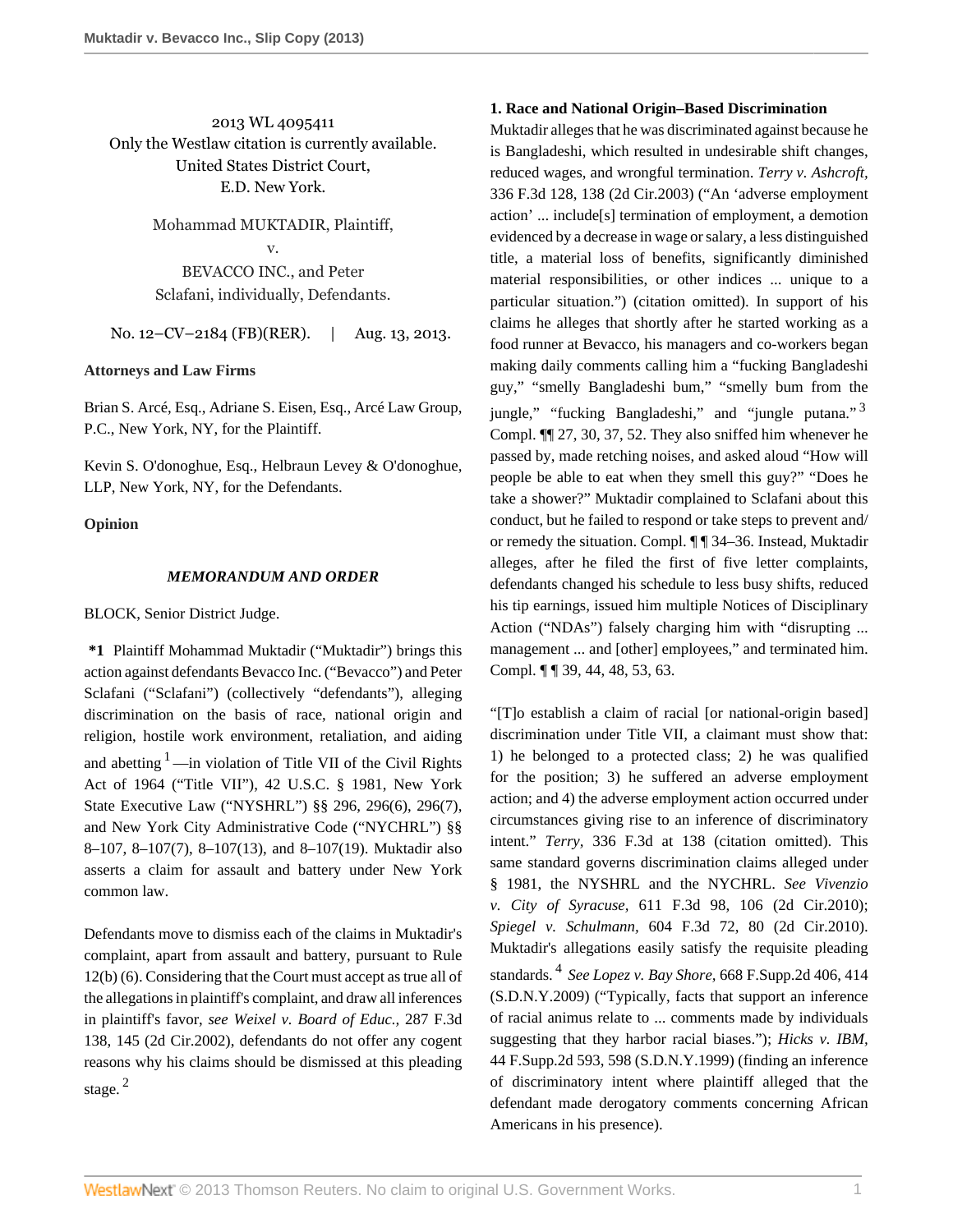#### **2. Religious Discrimination**

**\*2** A plaintiff asserting a Title VII claim for failure to accommodate religion must allege that he "held a bona fide religious belief conflicting with an employment requirement; [ ] informed [his] employer[ ] of this belief; and [ ] w[as] disciplined for failure to comply with the conflicting employment requirement." *[Baker v. Home Depot,](http://www.westlaw.com/Link/Document/FullText?findType=Y&serNum=2008956354&pubNum=506&originationContext=document&vr=3.0&rs=cblt1.0&transitionType=DocumentItem&contextData=(sc.UserEnteredCitation)#co_pp_sp_506_546)* 445 F.3d [541, 546 \(2d. Cir.2006\);](http://www.westlaw.com/Link/Document/FullText?findType=Y&serNum=2008956354&pubNum=506&originationContext=document&vr=3.0&rs=cblt1.0&transitionType=DocumentItem&contextData=(sc.UserEnteredCitation)#co_pp_sp_506_546) *see also [Stavis v. GFK Holding,](http://www.westlaw.com/Link/Document/FullText?findType=Y&serNum=2024531041&pubNum=4637&originationContext=document&vr=3.0&rs=cblt1.0&transitionType=DocumentItem&contextData=(sc.UserEnteredCitation)#co_pp_sp_4637_335) Inc.,* [769 F.Supp.2d 330, 335 \(S.D.N.Y.2011\)](http://www.westlaw.com/Link/Document/FullText?findType=Y&serNum=2024531041&pubNum=4637&originationContext=document&vr=3.0&rs=cblt1.0&transitionType=DocumentItem&contextData=(sc.UserEnteredCitation)#co_pp_sp_4637_335) (same standard governs claims under the NYSHRL and NYCHRL).

Muktadir meets his burden under Rule 12(b)(6) on his failure to accommodate claims. According to the terms of their employment, Bevacco provided its workers with an employee meal during their shifts. Muktadir states that he specifically informed defendants and Bevacco's managers that he was a practicing Muslim and could not consume pork or items that had come into contact with pork. Compl. ¶ 31. However, defendants refused to serve him employee meals conforming to his religious restrictions, and instead purposely provided him only with meals containing pork or meat that had been stored with pork. They likewise refused Muktadir's repeated requests to either cook his own food or consume nonBevacco food obtained from outside the restaurant. Compl. ¶¶ 32–33. Muktadir alleges that his non-compliance with defendants' employee meal requirements resulted in undesirable changes to his schedule, a reduction in pay, and termination. Compl. ¶ ¶ 68, 71.

## **3. Hostile Work Environment**

While not specifically pled as separate claims, Muktadir's hostile work environment allegations withstand the liberal pleading requirements of Rule 12(b)(6). "A hostile work environment claim requires a showing [ ] that the harassment was sufficiently severe or pervasive to alter the conditions of the victim's employment and create an abusive working environment, and [] that a specific basis exists for imputing the objectionable conduct to the employer." *[Alfano v.](http://www.westlaw.com/Link/Document/FullText?findType=Y&serNum=2002393528&pubNum=506&originationContext=document&vr=3.0&rs=cblt1.0&transitionType=DocumentItem&contextData=(sc.UserEnteredCitation)#co_pp_sp_506_373) Costello,* [294 F.3d 365, 373 \(2d Cir.2002\)](http://www.westlaw.com/Link/Document/FullText?findType=Y&serNum=2002393528&pubNum=506&originationContext=document&vr=3.0&rs=cblt1.0&transitionType=DocumentItem&contextData=(sc.UserEnteredCitation)#co_pp_sp_506_373) (citation and internal quotations omitted); *see also [Quinn v. Tree Credit](http://www.westlaw.com/Link/Document/FullText?findType=Y&serNum=1998226483&pubNum=506&originationContext=document&vr=3.0&rs=cblt1.0&transitionType=DocumentItem&contextData=(sc.UserEnteredCitation)#co_pp_sp_506_765) Corp.,* [159 F.3d 759, 765 \(2d Cir.1998\)](http://www.westlaw.com/Link/Document/FullText?findType=Y&serNum=1998226483&pubNum=506&originationContext=document&vr=3.0&rs=cblt1.0&transitionType=DocumentItem&contextData=(sc.UserEnteredCitation)#co_pp_sp_506_765) (same standard governs state law claims). That is, a plaintiff "must show that the workplace was so severely permeated with discriminatory intimidation, ridicule, and insult that the terms and conditions of h[is] employment were thereby altered." *[Alfano,](http://www.westlaw.com/Link/Document/FullText?findType=Y&serNum=2002393528&pubNum=506&originationContext=document&vr=3.0&rs=cblt1.0&transitionType=DocumentItem&contextData=(sc.UserEnteredCitation)#co_pp_sp_506_373)* 294 [F.3d at 373.](http://www.westlaw.com/Link/Document/FullText?findType=Y&serNum=2002393528&pubNum=506&originationContext=document&vr=3.0&rs=cblt1.0&transitionType=DocumentItem&contextData=(sc.UserEnteredCitation)#co_pp_sp_506_373) This requires demonstrating "either that a single incident was extraordinarily severe, or that a series of incidents were sufficiently continuous and concerted to have altered the conditions of [the] work[] environment." *Cruz v. Coach Stores, Inc.,* [202 F.3d 560, 570 \(2d Cir.2000\).](http://www.westlaw.com/Link/Document/FullText?findType=Y&serNum=2000044767&pubNum=506&originationContext=document&vr=3.0&rs=cblt1.0&transitionType=DocumentItem&contextData=(sc.UserEnteredCitation)#co_pp_sp_506_570) Above all, a plaintiff must demonstrate that the hostility is "discriminatory"—that is, impermissibly based upon race, national origin, or religion. *See Alfano,* [294 F.3d at 373](http://www.westlaw.com/Link/Document/FullText?findType=Y&serNum=2002393528&pubNum=506&originationContext=document&vr=3.0&rs=cblt1.0&transitionType=DocumentItem&contextData=(sc.UserEnteredCitation)#co_pp_sp_506_373).

Muktadir's hostile work environment claims are supported by the insulting remarks about his Bangladeshi descent, made on a daily basis by various Bevacco managers and co-workers. He asserts that these insults were accompanied by offensive physical actions including sniffing him and commenting that he smelled so that bad customers in the restaurant would be unable to eat. Muktadir also alleges that defendants created a hostile environment because of their conduct during employee meals, including making a point of serving him only pork-based foods and prohibiting him from preparing his own food or obtaining outside food. As previously discussed, he contends that despite defendants' express knowledge of his Muslim dietary restrictions, he was required to choose between eating non-conforming foods or nothing at all.

<span id="page-1-0"></span>**\*3** Muktadir personally perceived the resulting environment as abusive, Compl. ¶¶ 34, 49, 56, and the cumulative effect of his managers' and co-workers' comments and actions likewise created an objectively hostile work environment. *See [Dawson](http://www.westlaw.com/Link/Document/FullText?findType=Y&serNum=2004582225&pubNum=506&originationContext=document&vr=3.0&rs=cblt1.0&transitionType=DocumentItem&contextData=(sc.UserEnteredCitation)#co_pp_sp_506_273) v. Cnty. of Westchester,* [373 F.3d 265, 273 \(2d Cir.2004\)](http://www.westlaw.com/Link/Document/FullText?findType=Y&serNum=2004582225&pubNum=506&originationContext=document&vr=3.0&rs=cblt1.0&transitionType=DocumentItem&contextData=(sc.UserEnteredCitation)#co_pp_sp_506_273) ("A hostile environment claim must be evaluated on the basis of the cumulative effect of the abusive conduct."); *see also Terry,* [336 F.3d at 148](http://www.westlaw.com/Link/Document/FullText?findType=Y&serNum=2003498307&pubNum=506&originationContext=document&vr=3.0&rs=cblt1.0&transitionType=DocumentItem&contextData=(sc.UserEnteredCitation)#co_pp_sp_506_148) (requiring that the misconduct "create an objectively hostile or abusive work environment" and that "the victim [also] subjectively perceive th[e] environment to be abusive."). Because a number of the individuals who engaged in this conduct maintained a supervisory position over Muktadir, such conduct may be properly imputed to defendants. [5](#page-3-2) *See [Gorzynski v. JetBlue Airways Corp. .,](http://www.westlaw.com/Link/Document/FullText?findType=Y&serNum=2021388610&pubNum=506&originationContext=document&vr=3.0&rs=cblt1.0&transitionType=DocumentItem&contextData=(sc.UserEnteredCitation)#co_pp_sp_506_103)* [596 F.3d 93, 103 \(2d Cir.2010\)](http://www.westlaw.com/Link/Document/FullText?findType=Y&serNum=2021388610&pubNum=506&originationContext=document&vr=3.0&rs=cblt1.0&transitionType=DocumentItem&contextData=(sc.UserEnteredCitation)#co_pp_sp_506_103) ("[Where] the alleged harasser is in a supervisory position over the plaintiff, the objectionable conduct is automatically imputed to the employer."). Alternatively, Muktadir appropriately alleges that defendants knew of the harassment but took no action. *See [Van Zant v. KLM Royal Dutch Airlines,](http://www.westlaw.com/Link/Document/FullText?findType=Y&serNum=1996084816&pubNum=506&originationContext=document&vr=3.0&rs=cblt1.0&transitionType=DocumentItem&contextData=(sc.UserEnteredCitation)#co_pp_sp_506_715)* 80 F.3d [708, 715 \(2d Cir.1996\)](http://www.westlaw.com/Link/Document/FullText?findType=Y&serNum=1996084816&pubNum=506&originationContext=document&vr=3.0&rs=cblt1.0&transitionType=DocumentItem&contextData=(sc.UserEnteredCitation)#co_pp_sp_506_715) ("[Where conduct is attributed to a non-supervisor co-worker, a plaintiff] must demonstrate that [defendant] either provided no reasonable avenue for complaint or knew of the harassment but did nothing about it.").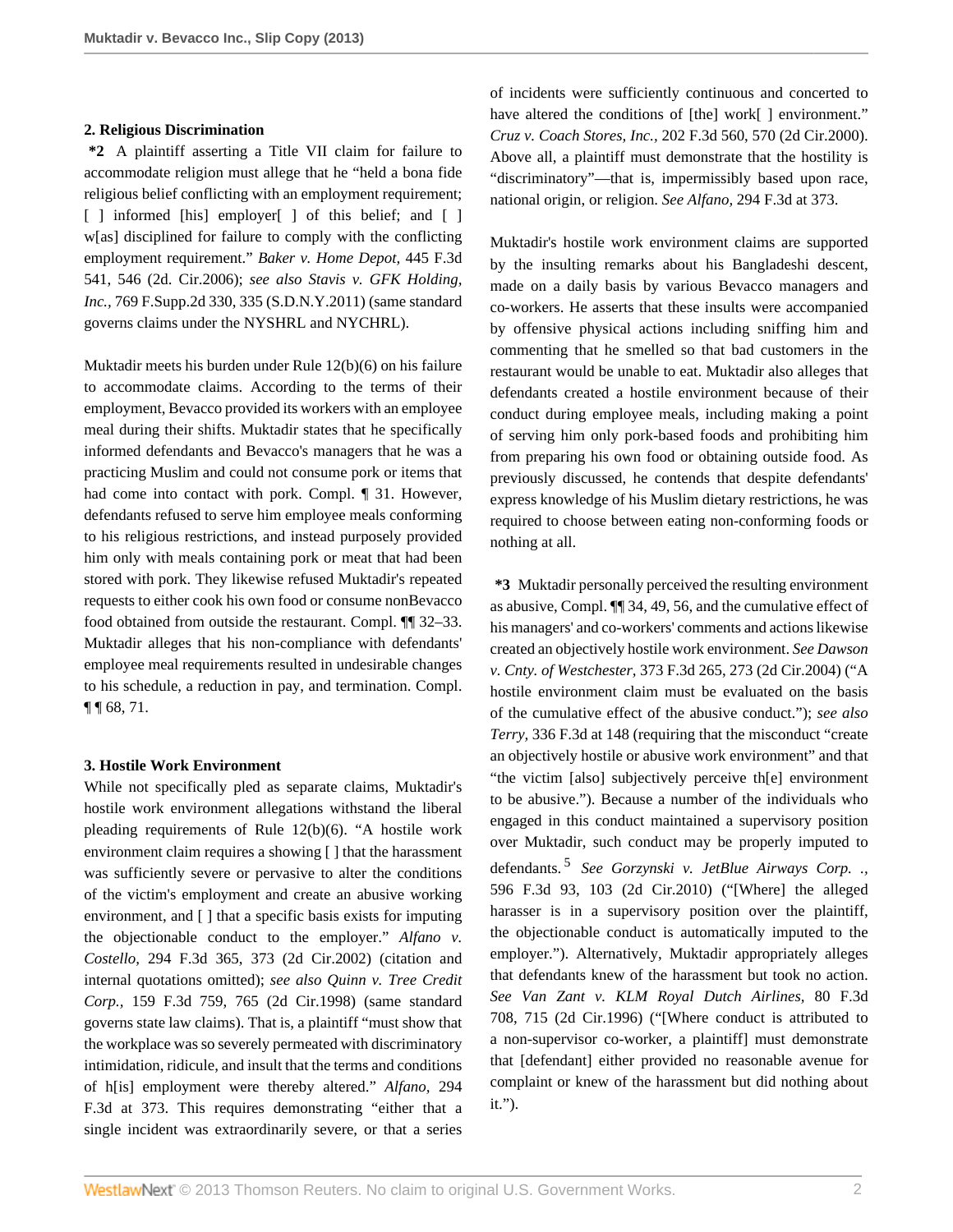### **4. Retaliation**

For retaliation, a plaintiff must show: (1) that he participated in a protected activity known to defendants; (2) that he suffered an adverse employment action; and (3) that there was a causal connection between his engaging in the protected activity and the adverse employment action. *See [Kessler v.](http://www.westlaw.com/Link/Document/FullText?findType=Y&serNum=2009774323&pubNum=506&originationContext=document&vr=3.0&rs=cblt1.0&transitionType=DocumentItem&contextData=(sc.UserEnteredCitation)#co_pp_sp_506_205) [Westchester Cnty. Dep't of Soc. Servs.,](http://www.westlaw.com/Link/Document/FullText?findType=Y&serNum=2009774323&pubNum=506&originationContext=document&vr=3.0&rs=cblt1.0&transitionType=DocumentItem&contextData=(sc.UserEnteredCitation)#co_pp_sp_506_205)* 461 F.3d 199, 205– [06 \(2d Cir.2006\)](http://www.westlaw.com/Link/Document/FullText?findType=Y&serNum=2009774323&pubNum=506&originationContext=document&vr=3.0&rs=cblt1.0&transitionType=DocumentItem&contextData=(sc.UserEnteredCitation)#co_pp_sp_506_205); *see also [Adams v. City of New York,](http://www.westlaw.com/Link/Document/FullText?findType=Y&serNum=2026215341&pubNum=4637&originationContext=document&vr=3.0&rs=cblt1.0&transitionType=DocumentItem&contextData=(sc.UserEnteredCitation)#co_pp_sp_4637_128)* 837 [F.Supp.2d 108, 128 \(E.D.N.Y.2011\)](http://www.westlaw.com/Link/Document/FullText?findType=Y&serNum=2026215341&pubNum=4637&originationContext=document&vr=3.0&rs=cblt1.0&transitionType=DocumentItem&contextData=(sc.UserEnteredCitation)#co_pp_sp_4637_128) (same standard under the NYSHRL and NYCHRL).

Muktadir's allegations satisfy the first element, as he filed numerous internal complaints with Sclafani as well as an external charge of discrimination with the EEOC.<sup>[6](#page-3-3)</sup> Muktadir also meets the second element, alleging that he suffered from undesirable changes to his work schedule, reduced pay, issuance of non-meritorious NDAs, and termination. *See Hicks v. Baines,* [593 F.3d 159, 162 \(2d Cir.2010\)](http://www.westlaw.com/Link/Document/FullText?findType=Y&serNum=2021257863&pubNum=506&originationContext=document&vr=3.0&rs=cblt1.0&transitionType=DocumentItem&contextData=(sc.UserEnteredCitation)#co_pp_sp_506_162) (citing *[Burlington N. & Santa Fe Ry. v. White,](http://www.westlaw.com/Link/Document/FullText?findType=Y&serNum=2009404759&pubNum=708&originationContext=document&vr=3.0&rs=cblt1.0&transitionType=DocumentItem&contextData=(sc.UserEnteredCitation))* 548 U.S. 53, 57, [126 S.Ct. 2405, 165 L.Ed.2d 345 \(2006\)](http://www.westlaw.com/Link/Document/FullText?findType=Y&serNum=2009404759&pubNum=708&originationContext=document&vr=3.0&rs=cblt1.0&transitionType=DocumentItem&contextData=(sc.UserEnteredCitation)) (noting that the adverse employment action requirement is more relaxed in the retaliation context, as a plaintiff need only show that the challenged action was "harmful to the point that [it] could well dissuade a reasonable worker from making or supporting a charge of discrimination.")). Finally, Muktadir establishes a causal connection by alleging that these adverse employment actions closely followed his internal and external complaints. *See Gorzynski,* [596 F.3d at 110–11](http://www.westlaw.com/Link/Document/FullText?findType=Y&serNum=2021388610&pubNum=506&originationContext=document&vr=3.0&rs=cblt1.0&transitionType=DocumentItem&contextData=(sc.UserEnteredCitation)#co_pp_sp_506_110) ("[A] plaintiff can indirectly establish a causal connection to support a[ ] retaliation claim by showing that the protected activity was closely followed in time by the adverse employment action."). Muktadir's reduction in wages and receipt of the first NDA occurred less than a month after he filed both the EEOC charge and the second internal complaint; the shift change took place within weeks of his filing the third internal complaint; he received the second NDA two weeks after the fourth internal complaint; and he was terminated less than three months after filing the fifth and final internal complaint.

# **5. Sclafani's Individual Liability**

**\*4** Muktadir's allegations are also sufficient to cast individual liability on Sclafani. The amended complaint clearly states that Sclafani is Bevacco's owner, Compl. ¶ ¶ 13, 81, thus making him an "employer" for Title VII purposes. [42 U.S.C. § 2000e\(b\) \(2013\)](http://www.westlaw.com/Link/Document/FullText?findType=L&pubNum=1000546&cite=42USCAS2000E&originationContext=document&vr=3.0&rs=cblt1.0&transitionType=DocumentItem&contextData=(sc.UserEnteredCitation)#co_pp_a83b000018c76); *see also [Wei](http://www.westlaw.com/Link/Document/FullText?findType=Y&serNum=2019678656&pubNum=0000999&originationContext=document&vr=3.0&rs=cblt1.0&transitionType=DocumentItem&contextData=(sc.UserEnteredCitation)) Hong Zheng v. Wong,* [2009 WL 2601313, at \\*6 \(E.D.N.Y.](http://www.westlaw.com/Link/Document/FullText?findType=Y&serNum=2019678656&pubNum=0000999&originationContext=document&vr=3.0&rs=cblt1.0&transitionType=DocumentItem&contextData=(sc.UserEnteredCitation)) [Aug.24, 2009\)](http://www.westlaw.com/Link/Document/FullText?findType=Y&serNum=2019678656&pubNum=0000999&originationContext=document&vr=3.0&rs=cblt1.0&transitionType=DocumentItem&contextData=(sc.UserEnteredCitation)) (finding Title VII individual liability permitted where plaintiff alleged that individual defendant was his "employer"). Muktadir further alleges that Sclafani directly participated in the discrimination and retaliation, and that he had supervisory control over Bevacco's employees, knew of their offensive conduct, and failed to take appropriate action. Accordingly, Muktadir has sufficiently alleged that Sclafani had the type of "personal involvement" required for individual liability under § 1981 and the NYSHRL and NYCHRL. *See [Patterson v. Cnty. of Oneida,](http://www.westlaw.com/Link/Document/FullText?findType=Y&serNum=2004701830&pubNum=506&originationContext=document&vr=3.0&rs=cblt1.0&transitionType=DocumentItem&contextData=(sc.UserEnteredCitation)#co_pp_sp_506_229)* 375 F.3d 206, [229 \(2d Cir.2004\)](http://www.westlaw.com/Link/Document/FullText?findType=Y&serNum=2004701830&pubNum=506&originationContext=document&vr=3.0&rs=cblt1.0&transitionType=DocumentItem&contextData=(sc.UserEnteredCitation)#co_pp_sp_506_229) ("Personal liability under [Section 1981](http://www.westlaw.com/Link/Document/FullText?findType=L&pubNum=1000546&cite=42USCAS1981&originatingDoc=I0c7dd2b5057211e3a98ec867961a22de&refType=LQ&originationContext=document&vr=3.0&rs=cblt1.0&transitionType=DocumentItem&contextData=(sc.UserEnteredCitation)) must be predicated on the actor's personal involvement.... Personal involvement ... includes not only direct participation in the alleged violation but also gross negligence in the supervision of subordinates who committed the wrongful acts and failure to take action upon receiving information that constitutional violations are occurring." (citing *Colon,* 58 F.3d at 873)); *see also [Malena v. Victoria's Secret Direct,](http://www.westlaw.com/Link/Document/FullText?findType=Y&serNum=2028431987&pubNum=4637&originationContext=document&vr=3.0&rs=cblt1.0&transitionType=DocumentItem&contextData=(sc.UserEnteredCitation)#co_pp_sp_4637_366)* 886 [F.Supp.2d 349, 366 \(S.D.N.Y.2012\)](http://www.westlaw.com/Link/Document/FullText?findType=Y&serNum=2028431987&pubNum=4637&originationContext=document&vr=3.0&rs=cblt1.0&transitionType=DocumentItem&contextData=(sc.UserEnteredCitation)#co_pp_sp_4637_366) (same standard under the NYSHRL and NYCHRL).

<span id="page-2-2"></span>Because Muktadir's discrimination, hostile work environment, and retaliation claims withstand Rule 12(b) (6) scrutiny, defendants' motion to dismiss the NYCHRL [§ 8–107\(13\)](http://www.westlaw.com/Link/Document/FullText?findType=L&pubNum=1015598&cite=NYCS8-107&originatingDoc=I0c7dd2b5057211e3a98ec867961a22de&refType=SP&originationContext=document&vr=3.0&rs=cblt1.0&transitionType=DocumentItem&contextData=(sc.UserEnteredCitation)#co_pp_aac5000007ec7) employer liability claim is denied. *See [Cid v.](http://www.westlaw.com/Link/Document/FullText?findType=Y&serNum=2018545574&pubNum=999&originationContext=document&vr=3.0&rs=cblt1.0&transitionType=DocumentItem&contextData=(sc.UserEnteredCitation)) [ASA Inst. of Bus. & Computer Tech.,](http://www.westlaw.com/Link/Document/FullText?findType=Y&serNum=2018545574&pubNum=999&originationContext=document&vr=3.0&rs=cblt1.0&transitionType=DocumentItem&contextData=(sc.UserEnteredCitation))* 2009 WL 909622, at [\\*9 \(E.D.N.Y. Mar.10, 2009\)](http://www.westlaw.com/Link/Document/FullText?findType=Y&serNum=2018545574&pubNum=999&originationContext=document&vr=3.0&rs=cblt1.0&transitionType=DocumentItem&contextData=(sc.UserEnteredCitation)) (declining to dismiss plaintiff's NYCHRL [§ 8–107\(13\)](http://www.westlaw.com/Link/Document/FullText?findType=L&pubNum=1015598&cite=NYCS8-107&originatingDoc=I0c7dd2b5057211e3a98ec867961a22de&refType=SP&originationContext=document&vr=3.0&rs=cblt1.0&transitionType=DocumentItem&contextData=(sc.UserEnteredCitation)#co_pp_aac5000007ec7) claim in light of the remaining hostile work environment and retaliation claims).

#### **CONCLUSION**

For the above reasons, the Court denies defendants' motion to dismiss in its entirety.

#### **SO ORDERED.**

Footnotes

- <span id="page-2-0"></span>[1](#page-0-0) In December 2011, Muktadir filed a discrimination charge with the Equal Opportunity Employment Commission ("EEOC"). Upon the EEOC's subsequent dismissal of the charge, Muktadir timely filed this action. He filed an amended complaint on July 16, 2012. All references in this Memorandum and Order are to the later complaint.
- <span id="page-2-1"></span>[2](#page-0-1) Defendants are put on notice that subsequent patently meritless motions may subject them to Rule 11 sanctions.